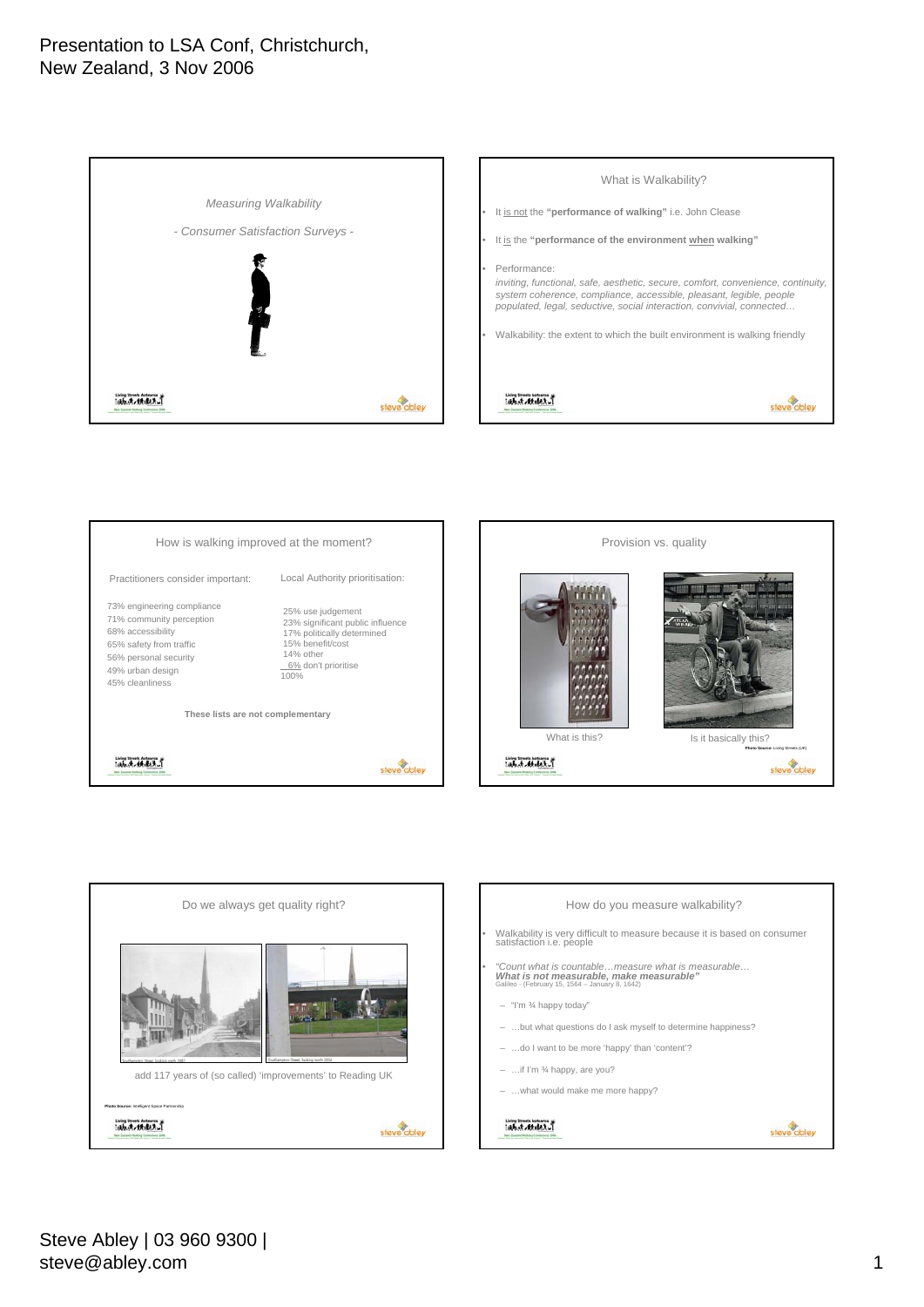![](_page_1_Figure_1.jpeg)

![](_page_1_Figure_2.jpeg)

![](_page_1_Picture_3.jpeg)

![](_page_1_Figure_4.jpeg)

steve abley

- Minimum group of 5 participants, minimum age 15 years, no max age
- "Path lengths" and "Road Crossings"
- 4 types of user groups
- Not impaired can see, are mobile
- Mobility impaired can see are not mobile
- Sight impaired can not see are mobile Sight and mobility impaired can not see, are not mobile
- There are groups within groups
- Have to do a lot more collecting of data (Land Transport NZ)
- Have to make level of service calculations easy

 $[ab, d, d, d, b, \bar{x}]$ 

![](_page_1_Figure_15.jpeg)

![](_page_1_Figure_16.jpeg)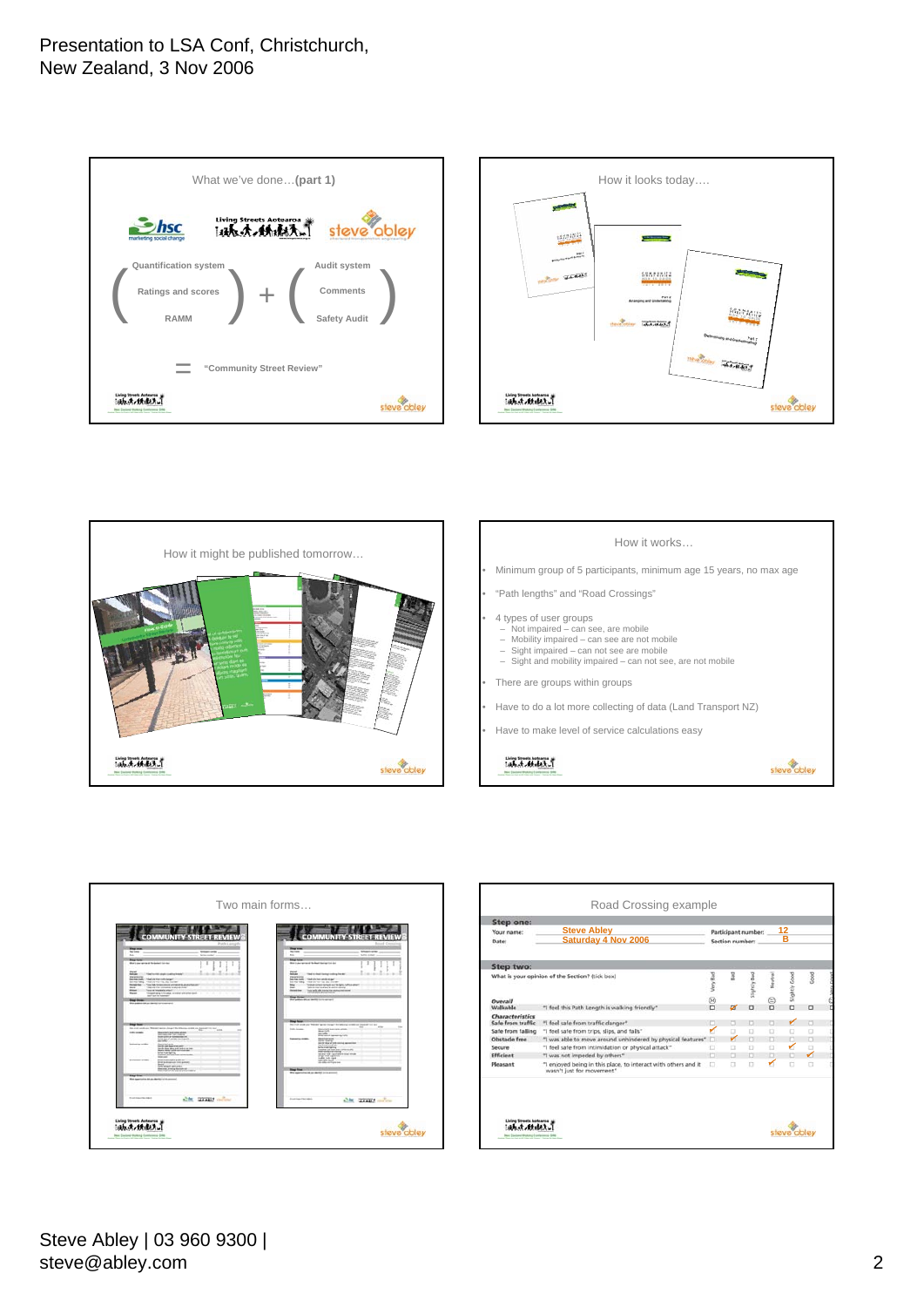![](_page_2_Figure_1.jpeg)

![](_page_2_Figure_2.jpeg)

![](_page_2_Picture_3.jpeg)

![](_page_2_Figure_4.jpeg)

![](_page_2_Figure_5.jpeg)

![](_page_2_Figure_6.jpeg)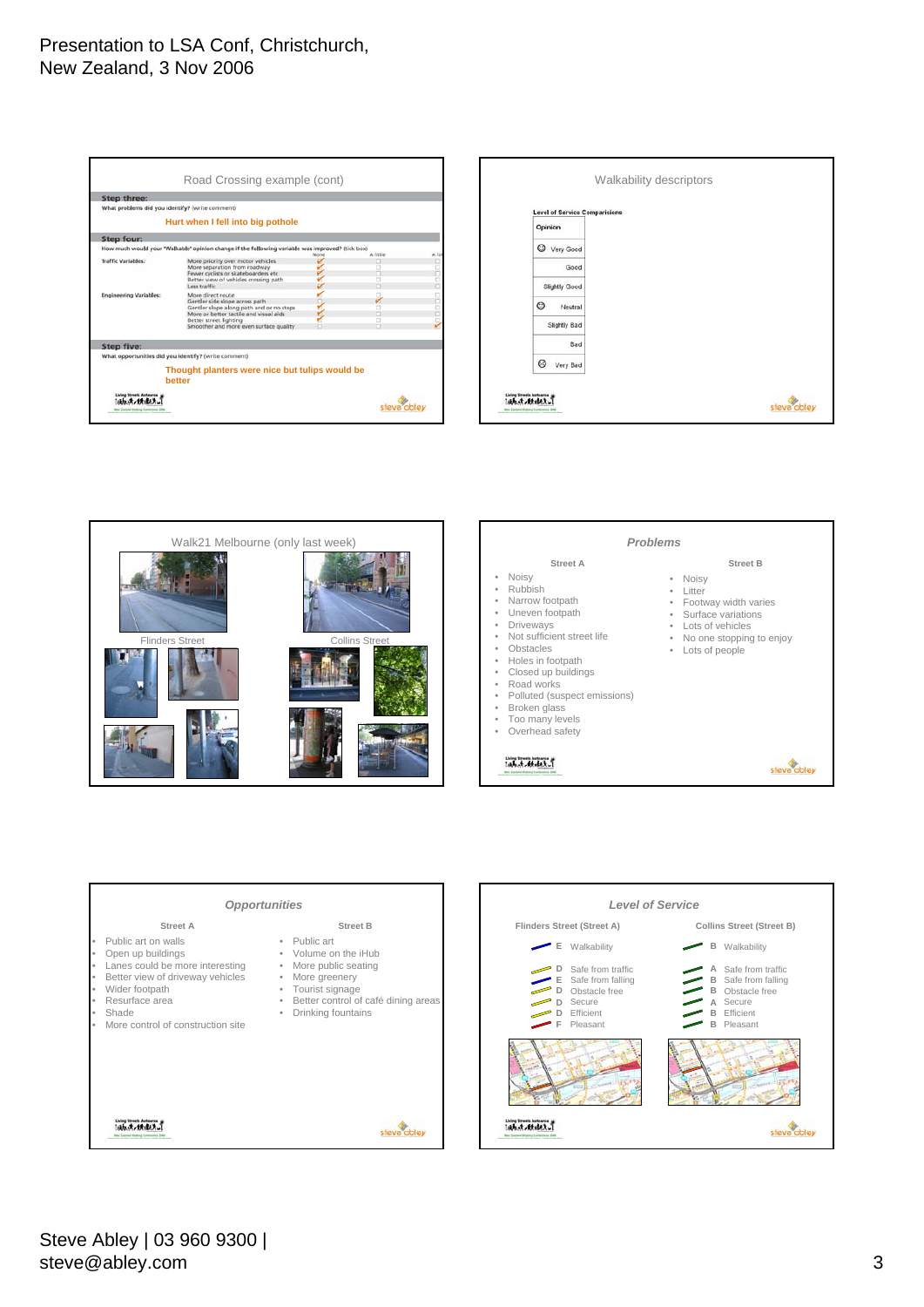![](_page_3_Figure_1.jpeg)

![](_page_3_Figure_2.jpeg)

![](_page_3_Picture_3.jpeg)

![](_page_3_Figure_4.jpeg)

![](_page_3_Figure_5.jpeg)

![](_page_3_Figure_6.jpeg)

Steve Abley | 03 960 9300 | steve@abley.com 4